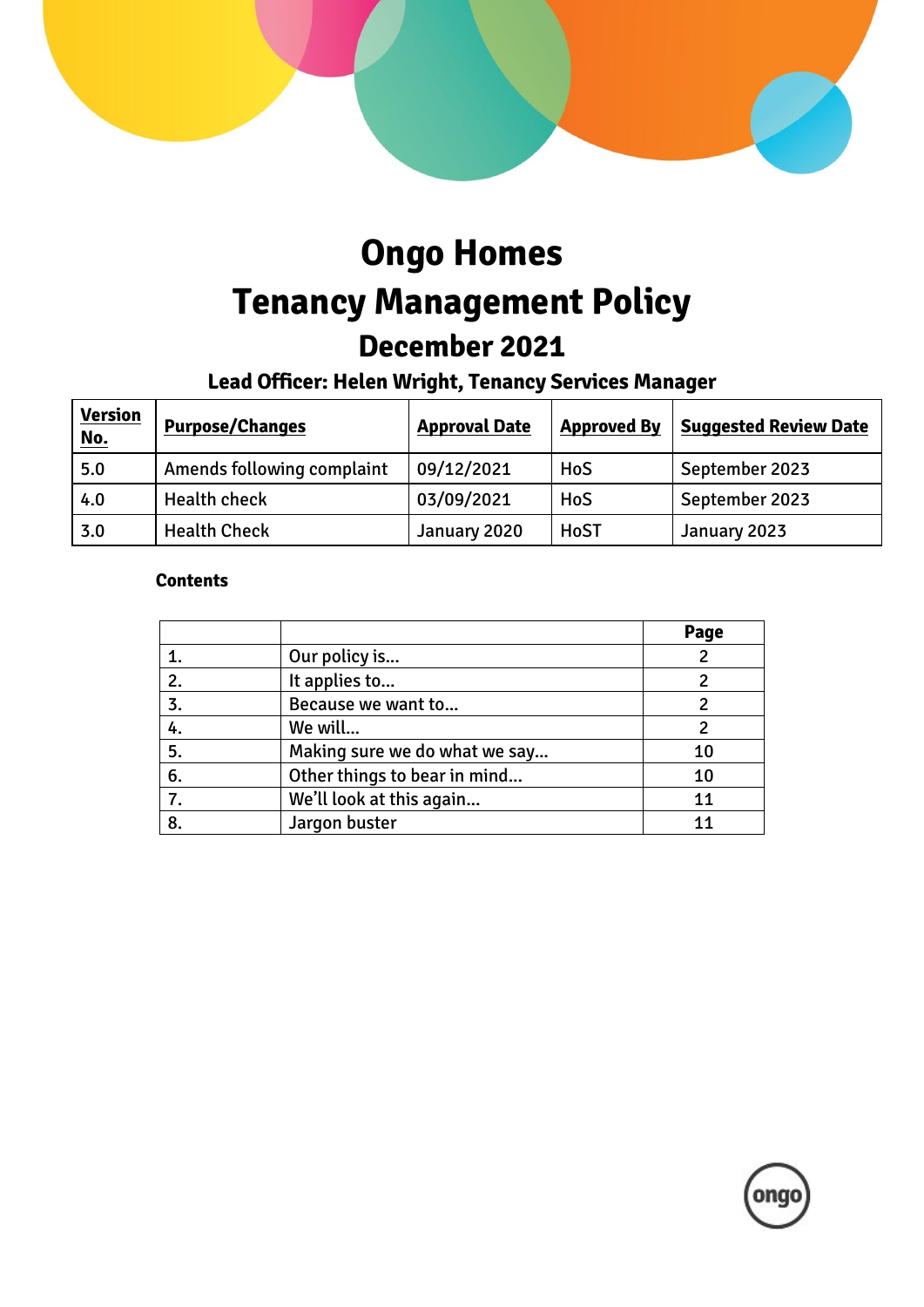## **1. Our policy is...**

- 1.1 To recognise the variety of issues that may arise during the life of a Tenancy Agreement and the need to take a flexible approach.
- 1.2 To ensure that everyone can live safely and sustainably in their homes by employing a range of tools and actions, through exercising all the legal powers available to deal with any breaches of tenancy and by working with other agencies.

## **2. It applies to...**

- 2.1 All Ongo Homes tenants, including those under the Right to Buy scheme and it specifically covers issues relating to the management of the tenancies they hold.
- 2.2 How we deal with serious breaches of tenancy are covered in our Anti-Social Behaviour and Income Collection Policies, while issues affecting neighbourhoods and gardens are covered in our Neighbourhood Management Policy.

## **3. Because we want to...**

- 3.1 Ensure that:
	- $\checkmark$  Staff and tenants fully understand each other's responsibilities as outlined in the Tenancy Agreement;
	- $\checkmark$  Tenancies are managed effectively and consistently;
	- $\checkmark$  Sufficient and appropriate support is provided to tenants to help them maintain their tenancies.

## **4. We will...**

#### 4.1 **Probationary period**

- 4.1.1 All new social housing tenants will undergo a 12 month probationary period to build a positive landlord and tenant relationship. If we have concerns about the conduct of the tenancy within the first 12 months we will take action to extend the probationary period or end the tenancy.
- 4.1.2 Tenants have the right to request a review of a decision to end or extend the probationary period as outlined in our Tenure Policy.

#### 4.2 **Tenancy changes**

- 4.2.1 A joint tenancy can be assigned to a sole tenancy and will be considered under the assignment procedures if both parties agree and depending on the circumstances.
- 4.2.2 Once a sole tenancy has been created, we are not able to 'add' another person to that tenancy in law. We will not approve any requests for a change from a sole to a joint tenancy.

#### 4.3 **Succession**

4.3.1 In the event of the death of a tenant, an occupant residing in the same property may have a legal right to succeed (take over) to the tenancy; these rights are set out in the Tenancy Agreement.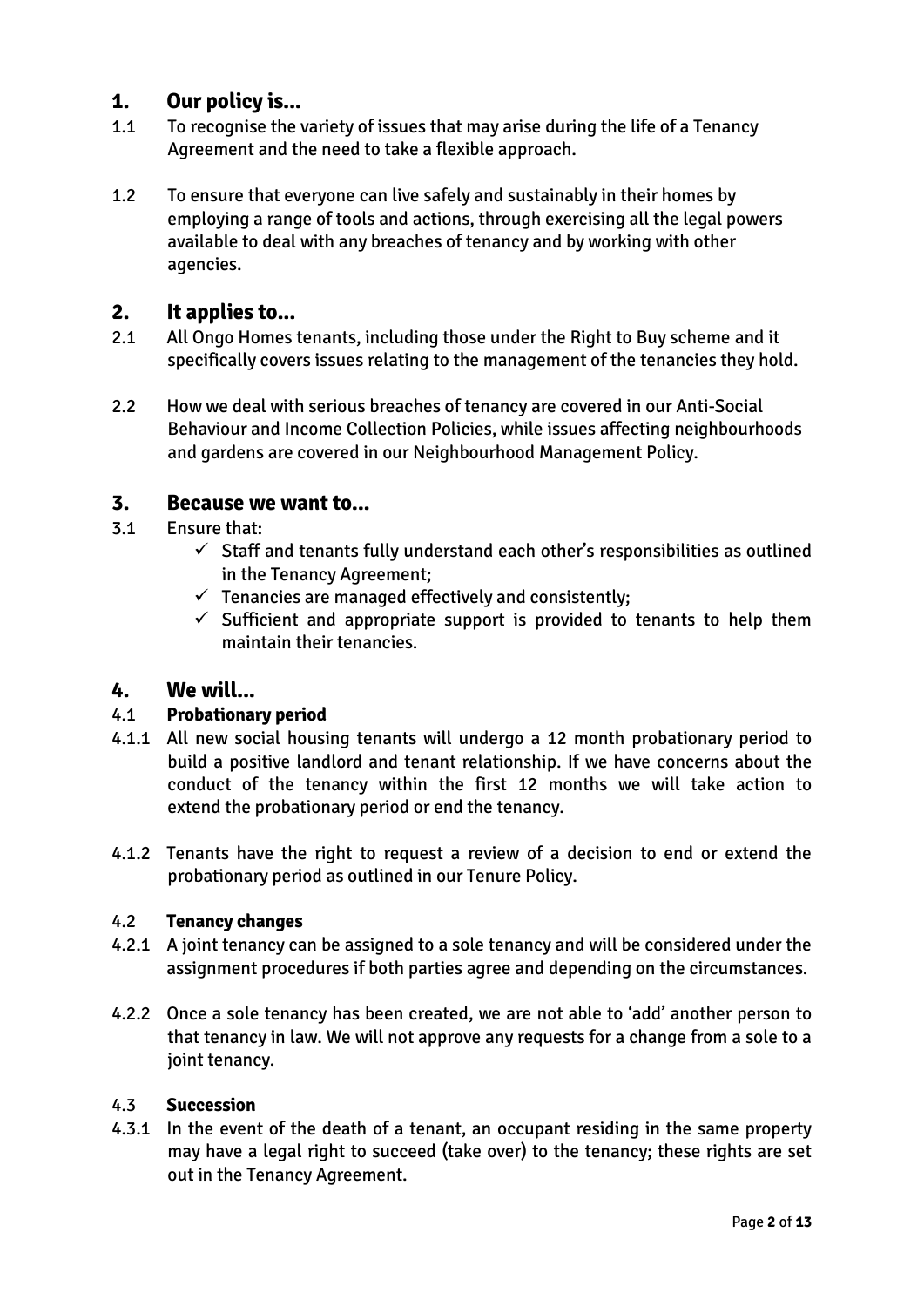- 4.3.2 The Lettings/Tenancy Officer responsible for the management of the tenancy will advise any prospective successors of their rights and assist them as efficiently and sensitively as possible.
- 4.3.3 Where successions will result in under-occupation or where a specially adapted property is no longer needed, we will seek to offer suitable alternative housing provision between 6 and 12 months of the death of the tenant.
- 4.3.4 We will respond to applications to take over tenancies within 20 working days from receipt of all the relevant documentation.

#### 4.4 **Assignment**

- 4.4.1 Assignment is the process by which a tenancy can be passed on to another person whilst the tenant is still alive. The whole tenancy is given by one person to another.
- 4.4.2 We will respond to applications to pass on tenancies within 20 days from receipt of all of the relevant documentation.
- 4.4.3 In some circumstances, we may allow an assignment of the tenancy but assist the person taking over the tenancy to move to a more suitable property if, for example:
	- $\checkmark$  The property would become under-occupied:
	- $\checkmark$  The property has been adapted for a person with disabilities and there would no longer be a person with those disabilities living there;
	- $\checkmark$  The property is not suitable and the person taking over the tenancy does not meet the criteria;
	- $\checkmark$  The person taking over the tenancy cannot afford the property via affordability tests and/or is not financially secure.

#### 4.5 **Abandoned properties**

4.5.1 We will take all reasonable steps to locate the tenant prior to commencing action to recover possession of a property if we suspect it is has been abandoned. Should we need to carry out a lock change to recover possession, the costs associated with this work will be recharged to the tenant.

#### 4.6 **Lodgers and sub-letting**

- 4.6.1 We respect the rights of tenants to take in lodgers or sub-let part of the home as stated in their Tenancy Agreement, but will seek to ensure that any such arrangements do not cause problems for neighbours.
- 4.6.2 Tenants who take in lodgers are required to tell us on request the name, age and sex of any lodger or any intended lodger.
- 4.6.3 Tenants who wish to sub-let part of the home must inform us of their intentions and request our prior permission in writing. We will consider the impact on the household and the wider community when deciding whether to grant permission.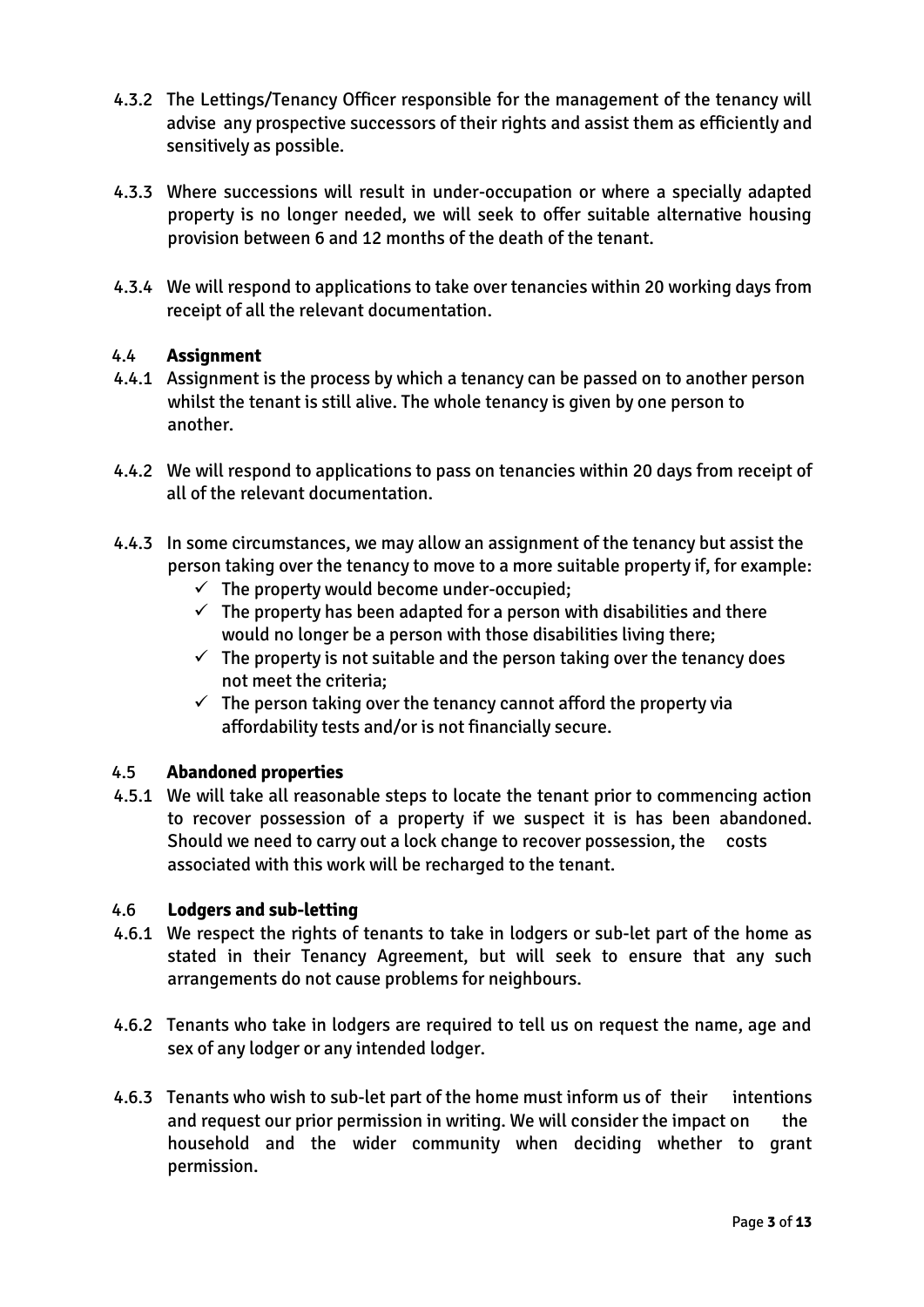4.6.4 We will endeavour to ensure that all parties clearly understand the implications of entering into such arrangements.

## 4.7 **Tenancy Fraud and Illegal Occupation**

- 4.7.1 We have a responsibility to ensure that our properties are let to those in housing need in accordance with our Choice-based Lettings (CBL) Policy. We aim to prevent squatters and illegal occupiers through:
	- $\checkmark$  The appropriate security of empty properties;
	- $\checkmark$  Minimising the time that a property is empty;
	- $\checkmark$  Regular estate inspections;
	- $\checkmark$  Working closely with partner agencies such as the relevant local authority, the Police or any other agencies to prevent tenancy/benefit fraud;
	- $\checkmark$  Verifying the identity of tenants at sign up and validating this within the first four weeks of the tenancy;
	- $\checkmark$  The use of tenancy audits and other internal checks:
	- $\checkmark$  Training all front-line and repairs staff on the identification and management of tenancy fraud;
	- $\checkmark$  Raising awareness amongst the local community and providing a range of reporting mechanisms.
- 4.7.2 We will not tolerate any unauthorised occupants of any property and will take steps, within current legislation, to remove anyone who is found to be in illegal occupation as quickly as possible. We will make 'use and occupancy charges' (mesne profit) on all illegal occupants to ensure revenue is received throughout the process.
- 4.7.3 Tenants who have been subletting may have made substantial profit by doing so and a claim for these profits will be taken through the courts along with the claim for possession. A claim for damages might also include damage to the property and recovery of legal costs to regain possession of the property.

#### 4.8 **Tenancy audits**

- 4.8.1 We may carry out tenancy audits to verify that the correct tenant is living in the property. However, where possible, the audit visit will be used to achieve a number of other objectives which can be summarised as follows:-
	- $\checkmark$  See if the tenant has any support requirements;
	- $\checkmark$  Check that the data we hold about the tenant is correct, for example ethnicity, age, sex, next of kin details;
	- $\checkmark$  Make sure that the tenant is looking after the property and abiding by the conditions of tenancy;
	- $\checkmark$  Offer advice about security and other services provided by us.
- 4.8.2 We consider the process of tenancy audit an important one for both landlord and tenant. Should the tenant fail to allow reasonable access we will take legal steps to enforce this under the Tenancy Agreement.

#### 4.9 **Imprisonment**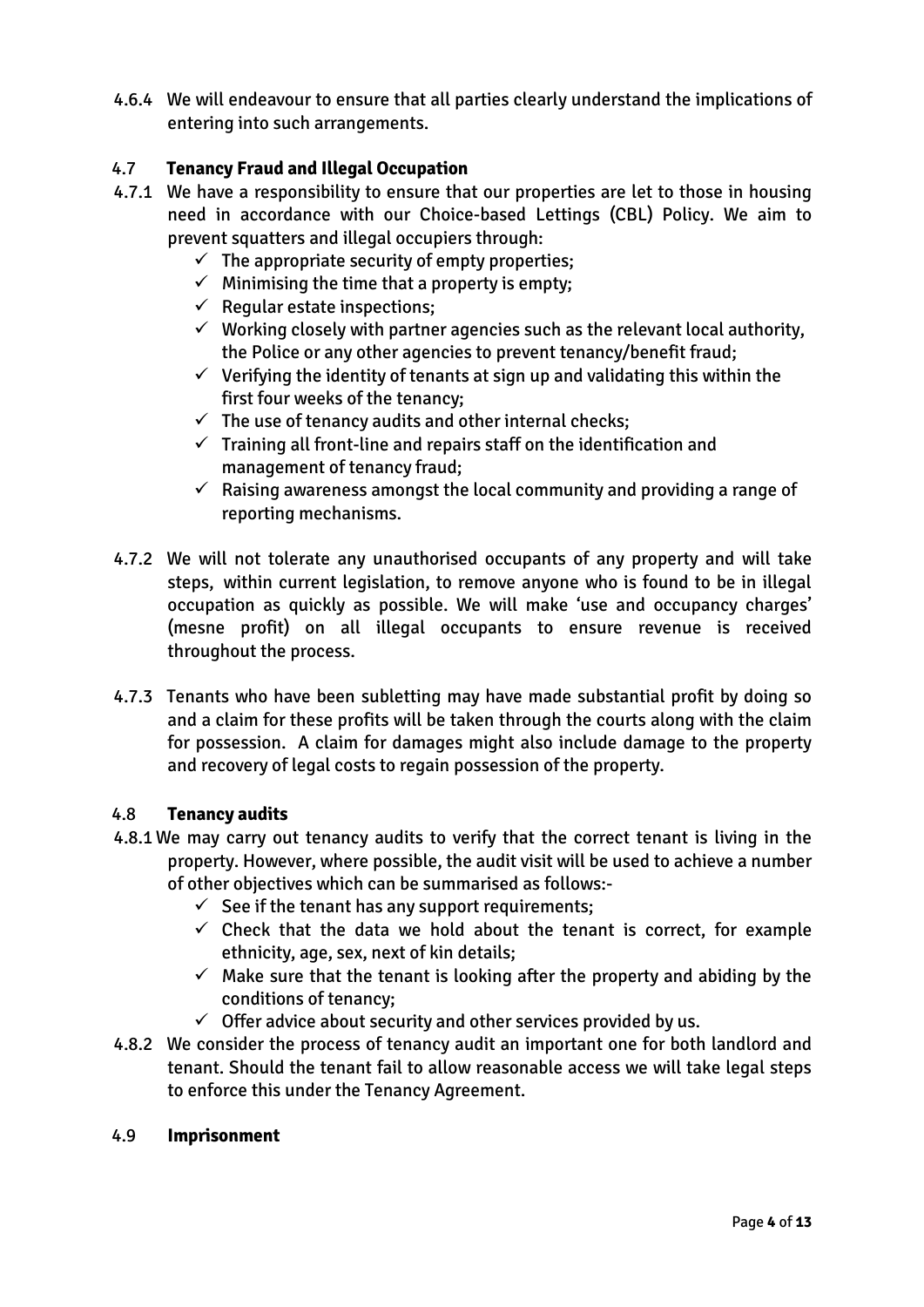- 4.9.1 Where a sole tenant receives a prison period of custody longer than the period for which welfare benefit would normally continue to be paid in support of the rent due, we will advise the tenant of their options.
- 4.9.2 If a tenant in this situation is unwilling to relinquish their tenancy and/or adequate provision is not made to pay the due rent and/or charges we may take legal action to repossess the property.
- 4.9.3 Where other persons remain in a property following the imprisonment of the tenant, we will consider such cases according to individual circumstances.

#### 4.10 **Relationship Breakdown**

- 4.10.1 We will be sensitive to the wishes of tenants and their partners suffering relationship breakdown
- 4.10.2 We will:
	- $\checkmark$  Provide information on housing options to both parties should they request it, including the right to make an application under homeless legislation;
	- $\checkmark$  Discuss options for transferring the tenancy and the mechanisms by which this might be achieved;
	- $\checkmark$  Consider various methods of balancing the rent account, including consideration of benefit entitlement and whether this can be backdated;
	- $\checkmark$  Usually accommodate the adult with whom the children are resident providing they are legally entitled to act as parent or guardian. In all such cases, information and assistance will be offered to the outgoing partner to help them find alternative accommodation.
- 4.10.3 Where an informal agreement cannot be reached, we will advise the tenant to seek independent legal advice to obtain a decision through the courts.

#### 4.11 **Overcrowding**

- 4.11.1 We recognise that in some instances accommodation may, due to family circumstances, become too small for the household to live in. Therefore the tenant and their family may be considered to be living in overcrowded conditions.
- 4.11.2 Where such issues arise we will work with the tenant to find the most suitable housing option available to them through our CBL Policy.
- 4.11.3 In cases of statutory overcrowding, where a tenant has been found to be in breach of their Tenancy Agreement and they do not work with us, we will take enforcement action.

#### 4.12 **Under-occupation**

4.12.1 We recognise that in some instances accommodation may become too large for the household needs. Therefore the tenant and their family may be considered to be living in a property which is under-occupied.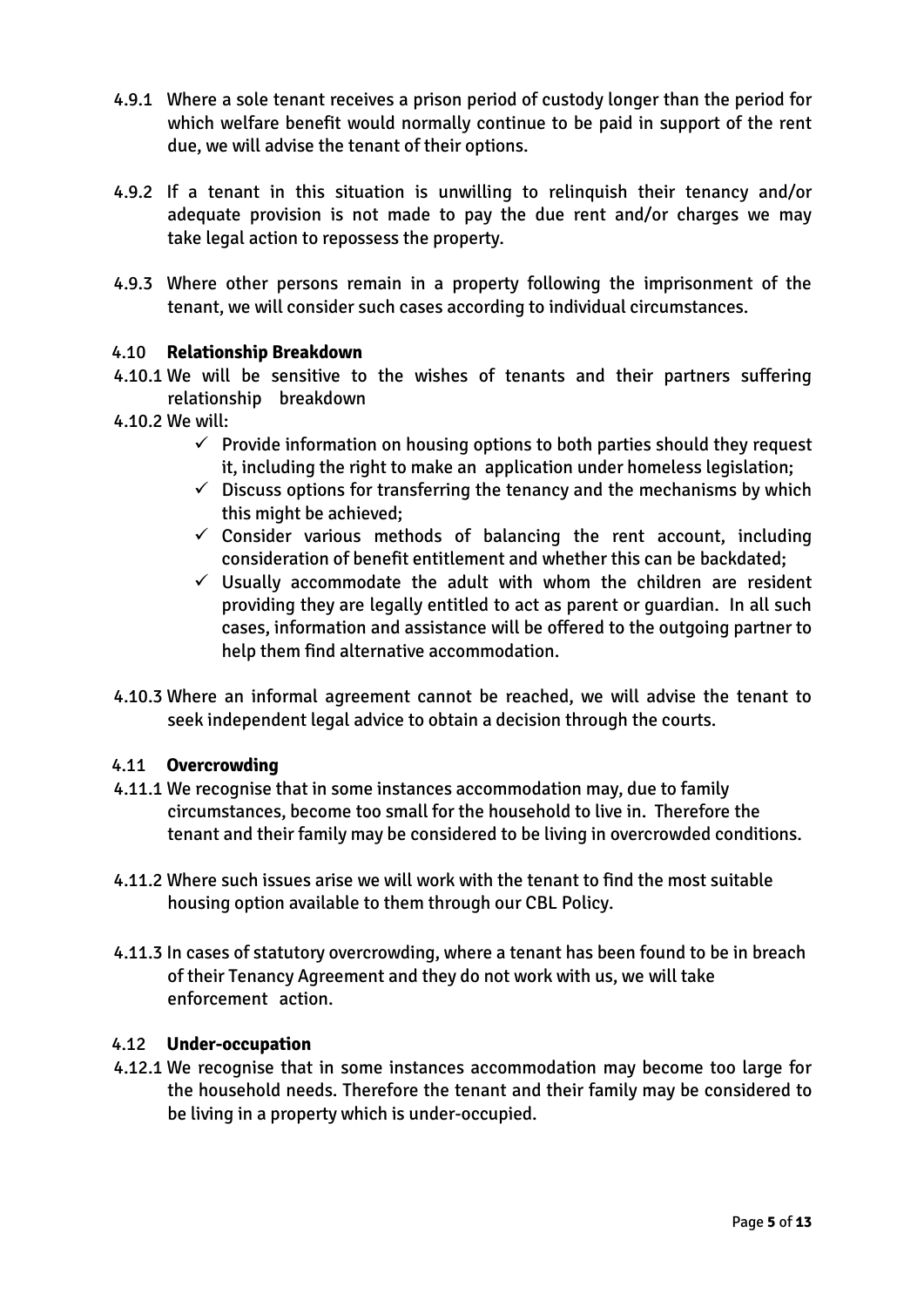4.12.2 Where such issues arise we will work with the tenant to find the most suitable housing option available to them through our CBL Policy. We will also provide support to assist the tenant to down-size through our Under-Occupation Scheme.

#### 4.13 **Condition of property & garden**

- 4.13.1 Tenants should keep the inside of a property, including the decorations, fixtures and fittings in an acceptable standard as explained in our Tenancy Standard Document. This includes the standard of cleanliness. If a property is not kept to an acceptable standard we can refuse to work in the property and the tenant will be in breach of the tenancy conditions. This could result in legal action being taken against the tenant to gain possession of the property or we may enter the property and carry out cleansing work in default. In this situation we would normally recharge the tenant the full cost of the work.
- 4.13.2 This approach also applies to the external area associated with a property. Residents that have exclusive use of a garden, shall be responsible for ensuring that all parts of the garden are maintained to an acceptable standard and are not allowed to become overgrown or untidy. They must ensure that the garden does not endanger the health and safety of others or cause damage to any property.
- 4.13.3 Permission requests from tenants to cultivate communal land will not unreasonably be withheld. Ongo will continue to retain responsibility for it and if the tenant with permission leaves, the land must be put back into its original state otherwise recharges may be applied.
- 4.13.4 We will work with residents who do not maintain their garden and provide support and assistance when required. We understand that a number of our tenants will require some additional support to help maintain their garden. We will ensure that those tenants are directed towards our Tenancy Services Team or other support networks.
- 4.13.5 Where a tenant fails to meet any of these obligations appropriate action will be taken to encourage the tenant to adhere to the conditions of their tenancy. Failure of the tenant to meet their responsibilities will be viewed as a breach of the tenancy agreement.
- 4.13.6 All avenues for resolving tenancy breaches will be utilised including the powers of external agencies, recharging tenants for works not carried out and legal remedies.
- 4.13.7 Although we have no ability to take action against land owners who do not maintain their garden or property, we will, where appropriate, refer matters to the local Authority. Where a property has been purchased under the Right to Buy or Right to Acquire schemes, we will look to enforce any covenants relating to garden maintenance.
- 4.13.8 All gardens to empty properties will be brought up to the defined clean and safe standard. Please refer to our Lettings Policy and Lettable Quality Standard.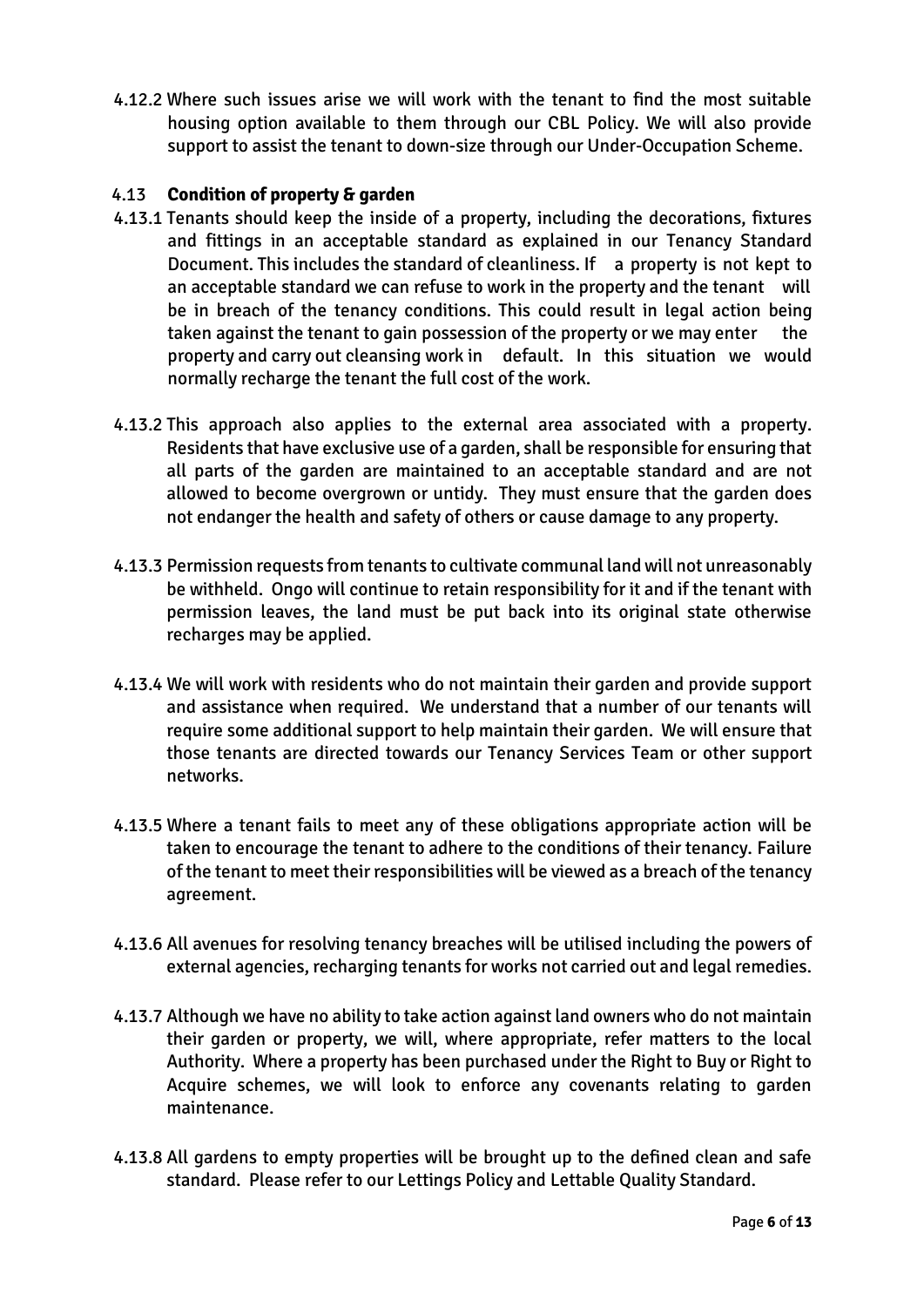#### 4.14 **Infestations**

- 4.14.1 Any infestation within the rooms of the property or garden will be considered the responsibility of the tenant to remove.
- 4.14.2 Where infestation can be directly attributed to a tenant's living conditions, or habits the tenant will be responsible for any remedial work required to bring the property or garden up to standard in order to resolve and prevent future infestations. This could include Ongo recharging the tenant for any remedial works if deemed necessary.
- 4.14.3 If an infestation occurs at a location that is identified as a common or communal area and not part of a tenants homes, such as shared corridors, lifts, garden areas and shared drainage routes OH will take steps to eradicate the infestation and prevent it from recurring. The response time for responding to infestations will depend on the type of infestations and the severity, however we will respond to all reports within 10 working days. Where a statutory nuisance exists we will respond within 24 hours.
- 4.14.4 Where the infestation relates to a fault in the fabric of the building, which includes under floors, within cavity walls and in the loft space, Ongo are responsible for infestation treatments.
- 4.14.5 Where required we will work with the Local Authority to assist with any statutory nuisance arising from infestation.
- 4.14.6 We will ensure that all empty properties are free from infestations before being let which includes all external areas. Please refer to our Lettable Standard.

#### 4.15 **Access to property**

- 4.15.1 We may require access as per the tenancy agreement, after giving 24 hours notice, in order to carry out necessary repairs, safety checks or inspections. If access is not granted we may take legal action to enter the property and recharge the tenant for any costs incurred.
- 4.15.2 In cases of emergency such as gas, water or sewage leaks or where buildings are unsafe we can enter without giving written notice and recharge the tenant for any costs incurred.

#### 4.16 **Use of property**

- 4.16.1 Tenants must use the property as their main and principal home. We will take action to terminate the tenancies of those tenants who fail to comply and do not inform us of any extended absences from the property.
- 4.16.2 Normally we will not refuse permission for a tenant to run a business from their property provided permission is first sought. However, action will be taken and permission can be withdrawn should the business cause a nuisance or an annoyance.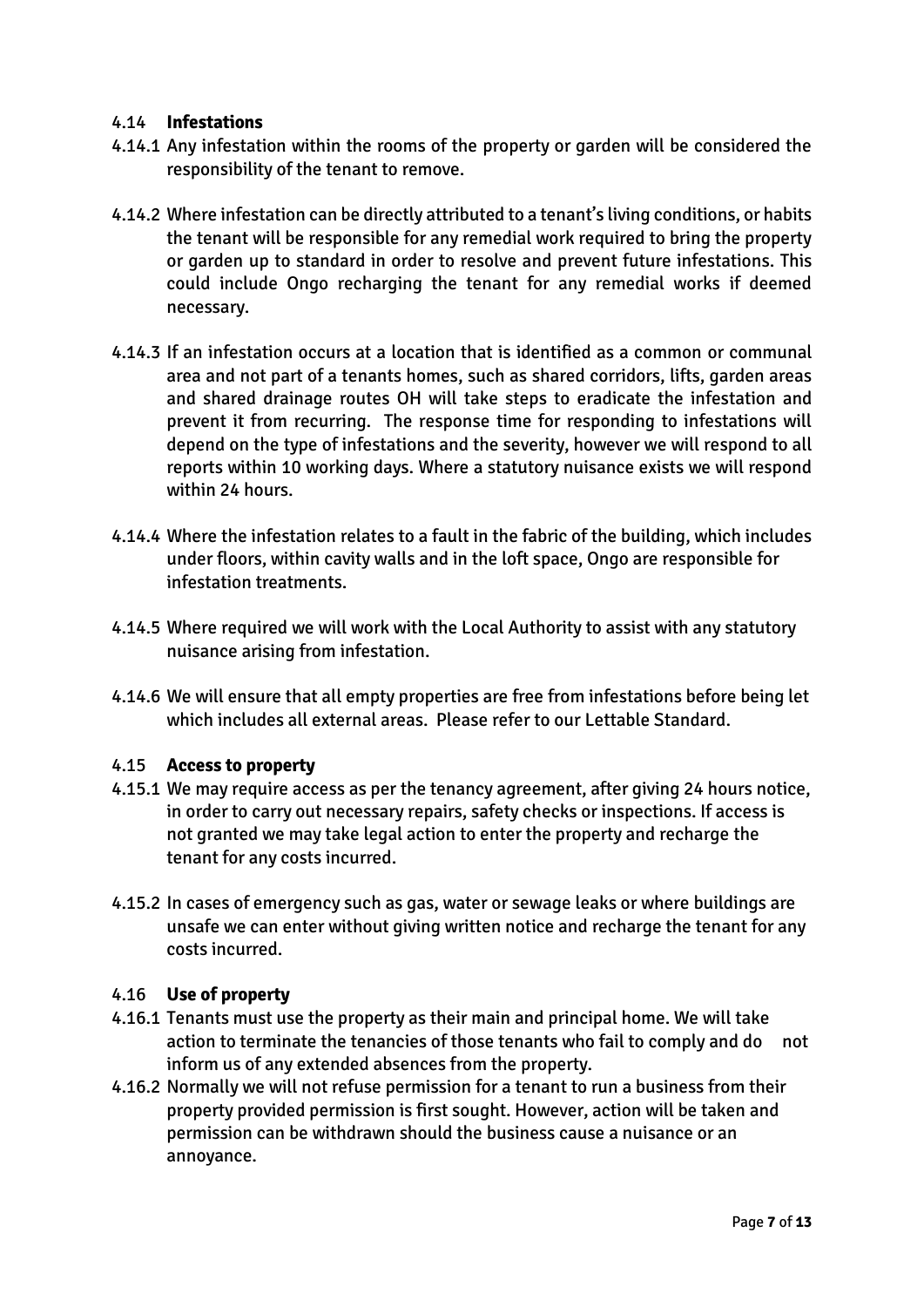#### 4.17 **Repairs**

4.17.1 Any disrepair or damage should be reported immediately. If the problem comes within our responsibility we will carry out any repair. However, if it does not, we will give tenants the opportunity to do the repair within a reasonable time before taking any remedial action ourselves and recharging the cost to the tenant.

#### 4.18 **Improvements**

- 4.18.1 We recognise that many tenants wish to improve or alter their home to meet their own preferences or needs, anyone wishing to make an alteration/improvement must obtain our permission before starting any work.
- 4.18.2 We will not unreasonably refuse permission for a tenant to carry out alterations or improvements, providing the work is undertaken in accordance with the terms and conditions set out in the Tenancy Agreement.
- 4.18.3 Tenants on an Assured Short-hold Tenancy do not have a legal right to make improvements or claim compensation for improvements within the first 12 months of their tenancy.

#### 4.19 **Ending a tenancy**

- 4.19.1 We require tenants to give 28 days' written notice to terminate a tenancy. The only exceptions to the minimum notice period are when the tenant:
	- $\checkmark$  Dies
	- $\checkmark$  Moves into a residential care home
	- $\checkmark$  Moves as an internal transfer.
- 4.19.2 In the case of Assured tenancies, that notice will end the tenancy of both/all joint tenants. We will then use our discretion to decide if the other joint tenant(s) can stay in the property with a new Tenancy Agreement. There is no automatic right for the other joint tenant to stay in the property but we will treat each case sensitively.
- 4.19.3 In the case of Fixed Term tenancies, the tenancy will only end if all parties have signed the notice and deed of surrender.
- 4.19.4 If a tenant hands in the keys or vacates the property after the notice period has expired we will charge compensation for loss of rent. Where the tenant leaves the property before the end of the notice period they will still be responsible for paying rent until the end of the notice period.
- 4.19.5 We may accept the keys from some other person where it reasonably appears that the other person is returning the keys on the tenants' behalf and a Tenant's Notice to Quit has been signed
- 4.19.6 The outgoing tenant must ensure that all fixtures and fittings, and any furnishings provided by us, are left in a reasonable condition.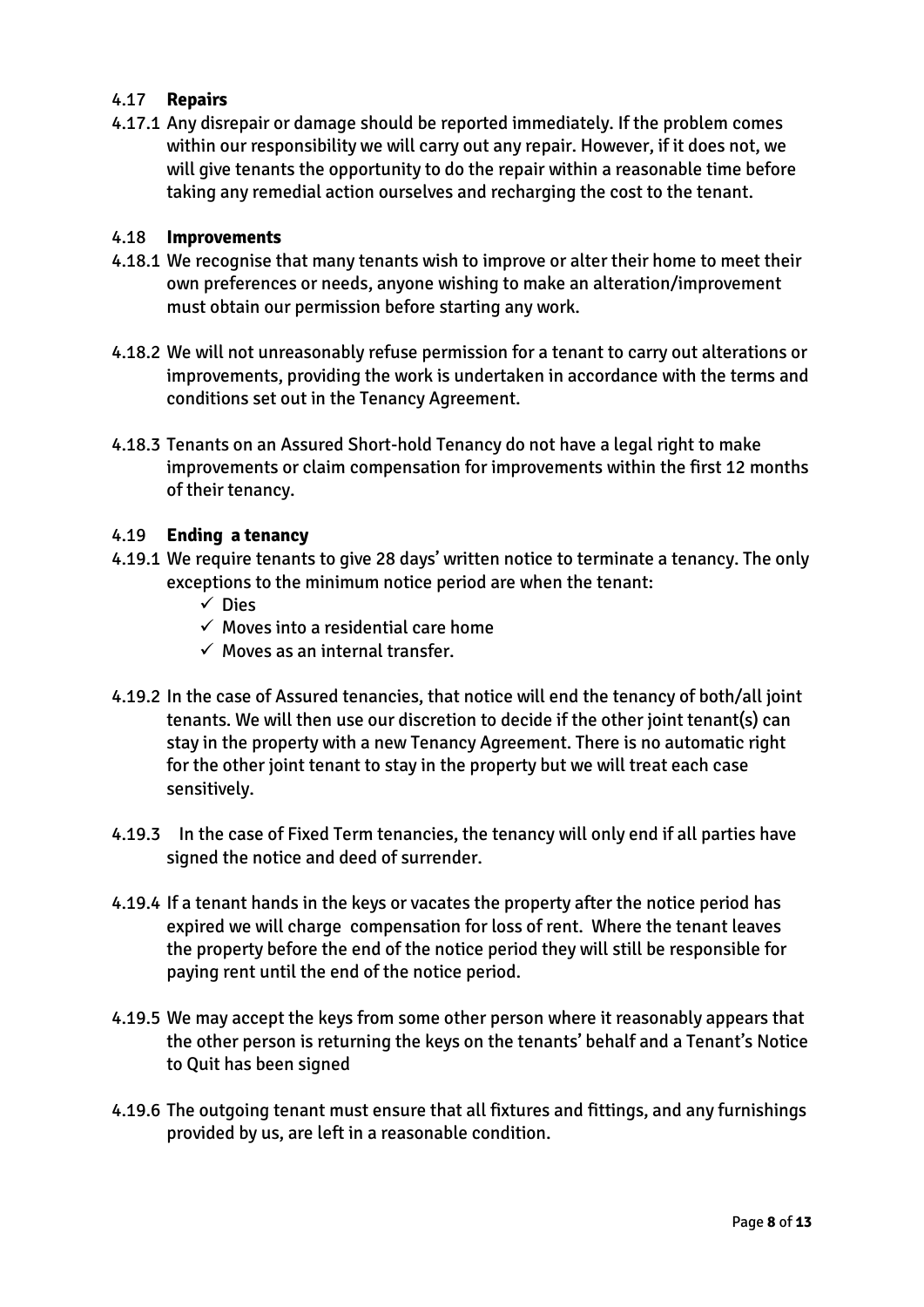- 4.19.7 The rent account must be paid in full before the tenant leaves the tenancy, or an arrangement must be made to pay the balance and details of a forwarding address must be provided.
- 4.19.8 No one else is allowed to live at the property when the tenant moves out, without our permission.
- 4.19.9 Once written notice to end a tenancy has been given, the tenant has no right to extend or retract the notice. We will usually refuse such requests but may use our discretion to take alternative steps in exceptional circumstances.

## 4.20 **Death of a tenant**

- 4.20.1 In the event of the death of a sole tenant, we will accept written notice from the executor of the late tenant's estate under a valid will or from the late tenant's personal representative where no valid will exists.
- 4.20.2 On recovering possession of the property we will inspect it. Any outstanding rent liability and repairs or redecoration for which the late tenant was responsible will be recharged to the late tenant's estate.

#### 4.21 **Storage of Goods**

- 4.21.1 Tenants are expected to remove all contents from a vacated property unless they have made alternative arrangements with us.
- 4.21.2 We will take the following steps when items are left in vacated properties:
	- $\checkmark$  Where a disposal of goods form has been signed, we will dispose of the items;
	- $\checkmark$  In all other cases we will make reasonable effort to trace the tenant or owner of the belongings.
- 4.21.3 We may store goods for up to 28 days at our discretion but this would only be in exceptional circumstances.
- 4.21.4 The outgoing tenant or their estate will be recharged for any removal, disposal or storage costs.
- 4.21.5 We reserve the right to make an economic assessment on the cost effectiveness of storing or disposing of items left in vacated properties, dependent on their condition and value. We may also take into account any Health and Safety issues.
- 4.21.6 In cases of emergency eg fire/flood during a tenancy, storage options will be considered with the current tenant.

## 4.22 **Tenancy Management and The Preserved Right To Buy/Right to Acquire**

4.22.1 The preserved Right to Buy/Right to Acquire may be exercised providing the tenant (s) of the property meet the eligibility criteria.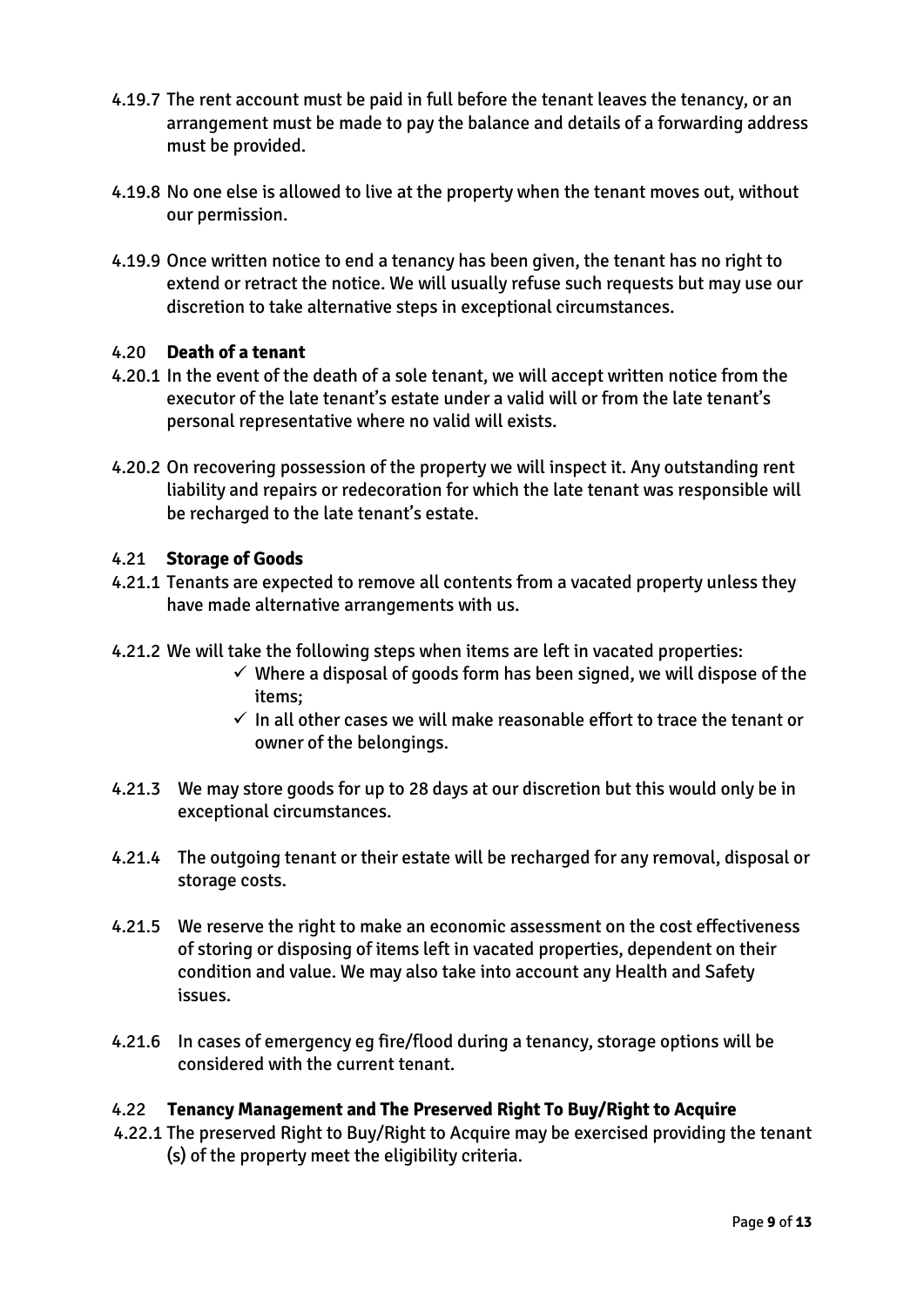- 4.22.2 Circumstances where the Preserved Right To Buy./Right to Acquire will be denied or suspended include (but are not limited to the following:
	- $\checkmark$  If the tenant(s) is an undischarged bankrupt, have a bankruptcy petition pending against them, have entered into an Individual Voluntary Arrangement or have obtained a debt relief order
	- $\checkmark$  If the property is situated within a rural designated area (Right to Acquire only)
	- $\checkmark$  The court has made an order for possession of the property
	- $\checkmark$  The property has been served with a demolition notice
	- $\checkmark$  The property is particularly suitable for the elderly or those with a disability
	- $\checkmark$  An Anti-Social Behaviour case for the property is opened or already open, Ongo Homes may choose to suspend the application through an application to the court
- 4.22.3 Ongo Homes will conform with Government set Legislation and Regulations when dealing with Preserved Right To Buy and Right To Aquire applications and make sure all our tenants have the information and support they need to exercise their Preserved Right To Buy or Right To Acquire should they choose to purchase their home.
- 4.22.4 Please refer to Ongo Homes' Right to Buy/Right to Acquire Policy in relation to how applications for the schemes will be administered.

## **5. Making sure we do what we say...**

- 5.1 The Head of Landlord Services is responsible for implementing and monitoring this policy.
- 5.2 The Tenancy Service Manager is responsible for ensuring this policy is adhered to on a day-to-day basis.
- 5.3 We will set and monitor a series of KPIs in relation to the policy.
- 5.4 We will also monitor tenant satisfaction via regular surveys and by analysing trends in complaints, comments or compliments.

## **6. Other things to bear in mind...**

- 6.1 This policy also links to our:
	- $\checkmark$  Anti-social Behaviour Policy;
	- $\checkmark$  Choice-based Lettings Policy;
	- $\checkmark$  Complaints and Feedback Policy;
	- $\checkmark$  Domestic Abuse Policy;
	- $\checkmark$  Lettings Policy;
	- $\checkmark$  Income Collection Policy;
	- $\checkmark$  Neighbourhood Management Policy;
	- $\checkmark$  Pet Policy;
	- $\checkmark$  Recharge Policy;
	- $\checkmark$  Repairs and Maintenance Policy;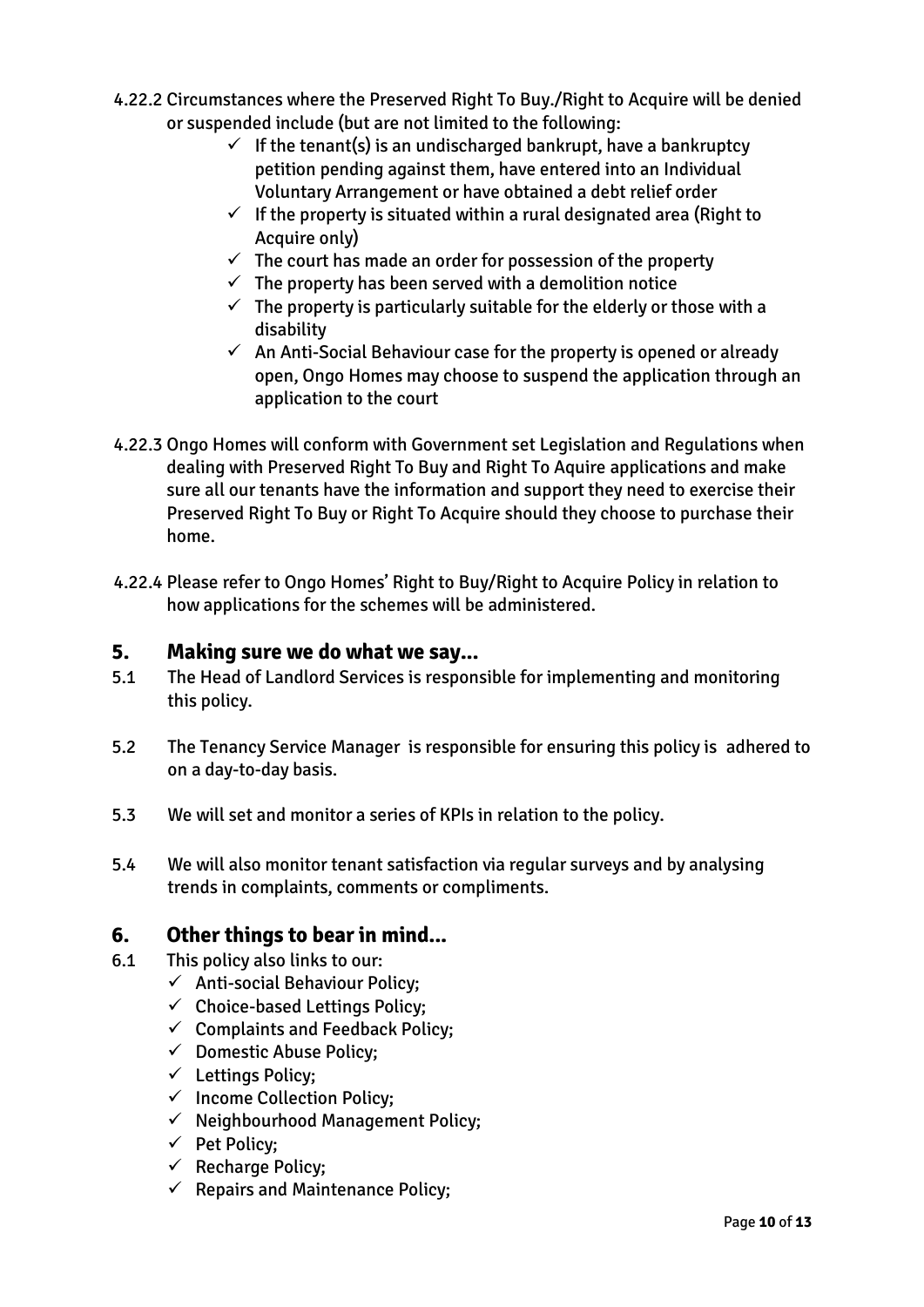- $\checkmark$  Safeguarding Policy;
- $\checkmark$  Tenure Policy;
- $\checkmark$  Tenancy Management, ASB, Income Collection and Lettings Procedures;
- $\checkmark$  Tenancy Agreements;
- $\checkmark$  Tenant Handbook;

## 6.2 The main pieces of legislation and regulation relevant to this policy include:

- $\checkmark$  [Civil Partnership Act 2004;](http://www.legislation.gov.uk/ukpga/2004/33/contents)
- $\checkmark$  [Children Act 1989;](http://www.legislation.gov.uk/ukpga/1989/41/contents)
- $\checkmark$  [Criminal Justice and Public Order Act 1994;](http://www.legislation.gov.uk/ukpga/1994/33/contents)
- $\checkmark$  [Equality Act 2010;](http://www.legislation.gov.uk/ukpga/2010/15/contents)
- $\checkmark$  [Family Law Act 1996;](http://www.legislation.gov.uk/ukpga/1996/27/contents)
- $\checkmark$  [Housing Acts 1985, 1988, 1996, 2004;](http://www.legislation.gov.uk/all?title=housing%20act)
- $\checkmark$  [Human Rights Act 1998;](http://www.legislation.gov.uk/ukpga/1998/42/contents)
- $\checkmark$  [Localism Act 2011;](http://www.legislation.gov.uk/ukpga/2011/20/contents)
- [Matrimonial Causes Act 1973;](http://www.legislation.gov.uk/ukpga/1973/18/contents)
- $\checkmark$  [Protection from Eviction Act 1977;](http://www.legislation.gov.uk/ukpga/1977/43/contents)
- [Torts \(Interference with Goods\) Act 1977;](http://www.legislation.gov.uk/ukpga/1977/32)
- $\checkmark$  [Homes and Communities Agency \(HCA\)](http://www.tenantservicesauthority.org/server/show/conWebDoc.21851) Tenancy and Consumer Standards.

## **7. We'll look at this again...**

7.1 In three years' time unless any regulatory or legislative or other changes occur which have an impact on this policy.

| Reference                                     |                                                                                                                                                                                                                                                                                                                             | <b>Defin</b>                      |
|-----------------------------------------------|-----------------------------------------------------------------------------------------------------------------------------------------------------------------------------------------------------------------------------------------------------------------------------------------------------------------------------|-----------------------------------|
| Assignment                                    | Where a tenancy is passed on to another person. However, there are statutory<br>restrictions on when an assignment can take place. This does not create a<br>new tenancy.                                                                                                                                                   | Where<br>restrio<br>new t         |
| <b>Assured</b><br><b>Tenancy</b>              | Introduced by the Housing Act 1988, it is a form of tenancy that grants a degree<br>of security to the tenant. An assured tenant cannot be evicted without a reason.<br>This type of tenancy is granted on successful completion of a Starter Tenancy.                                                                      | Introd<br>of sec<br>This ty       |
| <b>Assured</b><br>Protected<br><b>Tenancy</b> | These tenancies were granted on the transfer from North Lincolnshire Council<br>to North Lincolnshire Homes (now known as Ongo Homes).                                                                                                                                                                                      | <b>These</b><br>to Not            |
| Assured<br>Shorthold<br><b>Tenancy</b>        | This is a form of assured tenancy with limited security of tenure which was<br>introduced by the Housing Act 1988 with important changes made by the<br>Housing Act 1996. This type of tenancy is used for Starter Tenancies and Fixed<br>Term tenancies.                                                                   | This i<br>introd<br>Housi<br>Term |
| <b>CBL</b>                                    | Choice Based Lettings. We let our homes using the Home Choice Lincs system,<br>which allow applicants to register their interest in moving and to 'bid' for a<br>suitable property they see advertised. We advertise vacant properties on a<br>weekly basis and applicants are prioritised according to their housing need. | Choic<br>which<br>suitab<br>weekl |
| Extended<br>absence                           | Tenants are obliged to inform us of any absences in excess of 28 days.                                                                                                                                                                                                                                                      | <b>Tenar</b>                      |

## **8. What we mean...**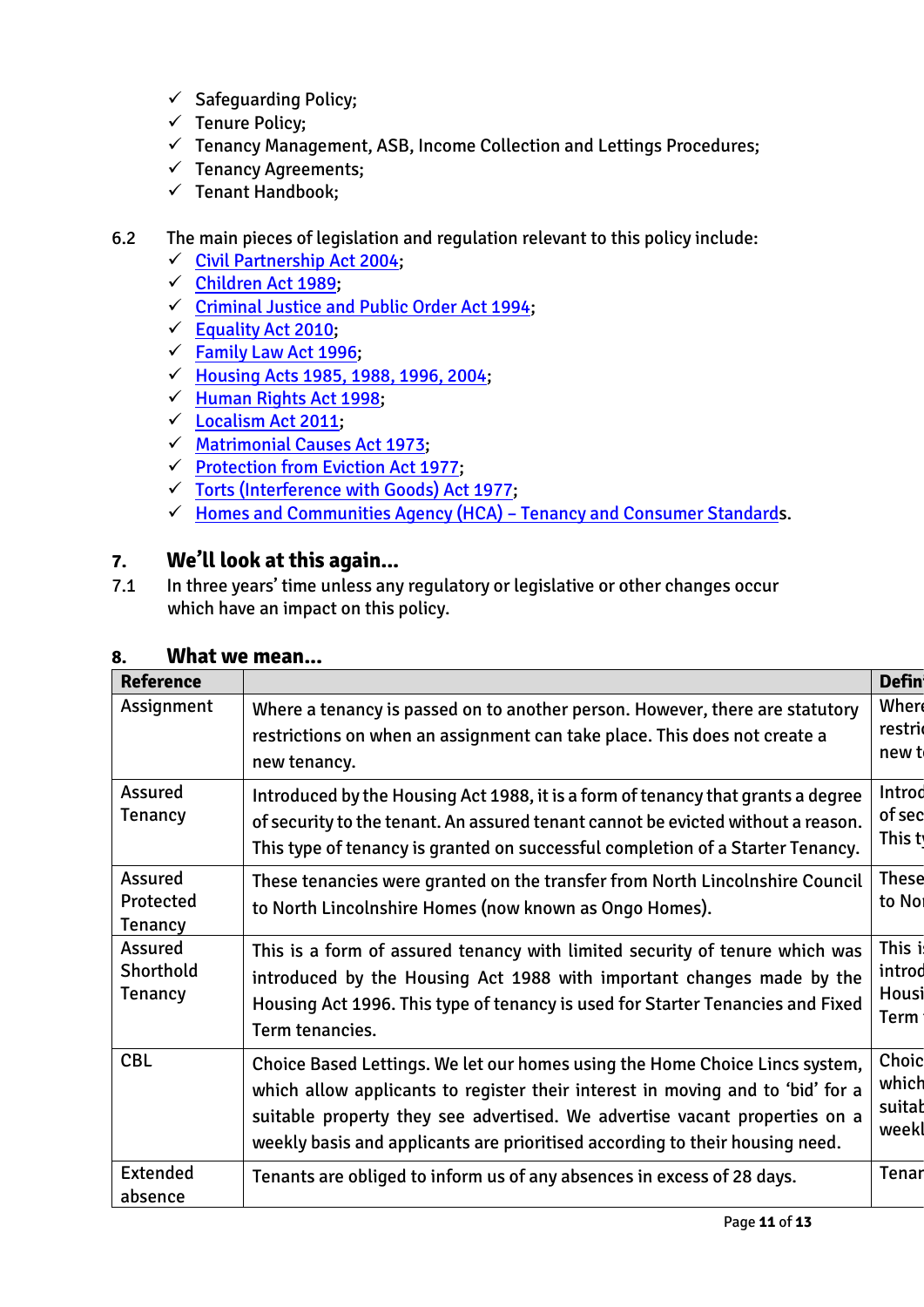| <b>Reference</b>                                      |                                                                                                                                                                                                                                                                                                                                                                                                                                                                                                                                                                                                                                                                                                                                                                                                                                                                                                                                                                                                                              | <b>Defin</b>                                                                                                                                                                                       |
|-------------------------------------------------------|------------------------------------------------------------------------------------------------------------------------------------------------------------------------------------------------------------------------------------------------------------------------------------------------------------------------------------------------------------------------------------------------------------------------------------------------------------------------------------------------------------------------------------------------------------------------------------------------------------------------------------------------------------------------------------------------------------------------------------------------------------------------------------------------------------------------------------------------------------------------------------------------------------------------------------------------------------------------------------------------------------------------------|----------------------------------------------------------------------------------------------------------------------------------------------------------------------------------------------------|
| Family<br>members                                     | Definitions of family members:<br>$\checkmark$ The tenant's parent, grandparent, child, grandchild, brother, sister,<br>uncle, aunt, nephew or niece;<br>Step and half relatives will be treated as full relatives.<br>$\checkmark$                                                                                                                                                                                                                                                                                                                                                                                                                                                                                                                                                                                                                                                                                                                                                                                          | Defini<br>✓                                                                                                                                                                                        |
| <b>Fixed Term</b><br><b>Tenancy</b>                   | A tenancy that lasts for a set period of time. At the end of the set period of time<br>the tenancy will end if the appropriate procedures have been followed. Our use<br>of Fixed Term Tenancies is outlined in our Tenure Policy.                                                                                                                                                                                                                                                                                                                                                                                                                                                                                                                                                                                                                                                                                                                                                                                           | A tena<br>the te<br>of Fix                                                                                                                                                                         |
| Illegal<br>Occupation<br>and Tenancy<br><b>Misuse</b> | Illegal occupation does not refer to cases where tenants have taken in a lodger<br>or sublet with our consent, but does include unlawful subletting. The following<br>list is not exhaustive, but demonstrates the most common types of illegal<br>occupation and tenancy misuse:<br>$\checkmark$ Unlawful subletting, including:<br>$\circ$ Subletting the whole property to a single household, or<br>Multiple sublets within one property;<br>$\circ$<br>Non-occupation by tenant as their principal home;<br>$\checkmark$<br>Wrongly claimed succession - retention of a tenancy following the death or<br>vacation of the tenant following a previous succession, or of a non-<br>qualifying person;<br>Unauthorised assignment;<br>$\checkmark$<br>$\checkmark$ 'Key Selling' – where the tenant leaves the property and passes on the keys<br>in return for a one-off lump sum payment or favour;<br>$\checkmark$ Fraudulently obtaining a social housing tenancy, including<br>$\circ$ Misrepresentation of identity | <b>Illega</b><br>or sub<br>list is<br>occup<br>$\checkmark$ Ur<br>$\checkmark$<br><b>Nd</b><br>$\checkmark$<br>W<br>va<br>qu<br>$\checkmark$<br>Ur<br>ʻK<br>$\checkmark$<br>inl<br>$\checkmark$ Fr |
| Lodgers<br><b>Mesne Profit</b>                        | Misrepresentation of circumstances.<br>$\circ$<br>An occupant who, although he/she has his/her own bedroom actually lives<br>with the tenant. A lodger will not have exclusive use of any part of the<br>property but may share some with the tenant (e.g. living room).<br>Lodgers may also receive some service from the tenant (e.g. meals).<br>Sum of money paid for the use and occupation of land to a person where no                                                                                                                                                                                                                                                                                                                                                                                                                                                                                                                                                                                                 | An oc<br>with t<br>prope<br>Lodge<br>Sum                                                                                                                                                           |
| Overcrowding                                          | permission has been given for that occupation.<br>Where accommodation is much too small for the household. A home may be<br>overcrowded under the law if there are not enough rooms or space for the<br>number of people who live there.                                                                                                                                                                                                                                                                                                                                                                                                                                                                                                                                                                                                                                                                                                                                                                                     | permi<br>Where<br>overci<br>numb                                                                                                                                                                   |
| Relationships                                         | Relationships shall include married and cohabiting couples in households with<br>or without children and same sex couples.                                                                                                                                                                                                                                                                                                                                                                                                                                                                                                                                                                                                                                                                                                                                                                                                                                                                                                   | Relati<br>or wit                                                                                                                                                                                   |
| Security of<br>tenure                                 | The level of protection which a tenant enjoys in relation to the occupation of<br>their home.                                                                                                                                                                                                                                                                                                                                                                                                                                                                                                                                                                                                                                                                                                                                                                                                                                                                                                                                | The le<br>their                                                                                                                                                                                    |